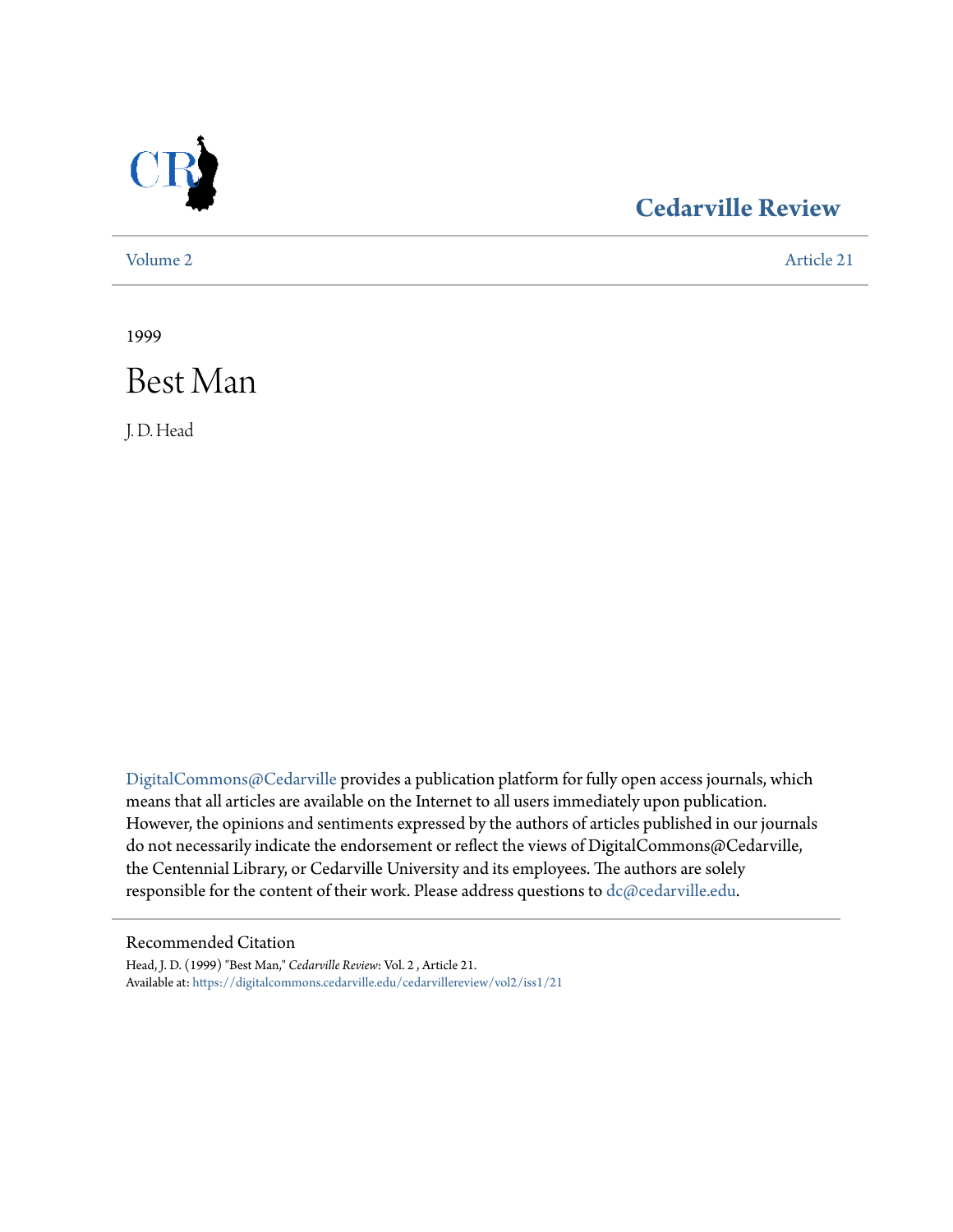# Best Man

Browse the contents of [this issue](https://digitalcommons.cedarville.edu/cedarvillereview/vol2/iss1) of *Cedarville Review*.

#### **Keywords**

Poetry

### **Creative Commons License**  $\bigcirc$  000

This work is licensed under a [Creative Commons Attribution-Noncommercial-No Derivative Works 4.0](http://creativecommons.org/licenses/by-nc-nd/4.0/) [License.](http://creativecommons.org/licenses/by-nc-nd/4.0/)

Follow this and additional works at: [https://digitalcommons.cedarville.edu/cedarvillereview](https://digitalcommons.cedarville.edu/cedarvillereview?utm_source=digitalcommons.cedarville.edu%2Fcedarvillereview%2Fvol2%2Fiss1%2F21&utm_medium=PDF&utm_campaign=PDFCoverPages)



This poetry is available in Cedarville Review: [https://digitalcommons.cedarville.edu/cedarvillereview/vol2/iss1/21](https://digitalcommons.cedarville.edu/cedarvillereview/vol2/iss1/21?utm_source=digitalcommons.cedarville.edu%2Fcedarvillereview%2Fvol2%2Fiss1%2F21&utm_medium=PDF&utm_campaign=PDFCoverPages)